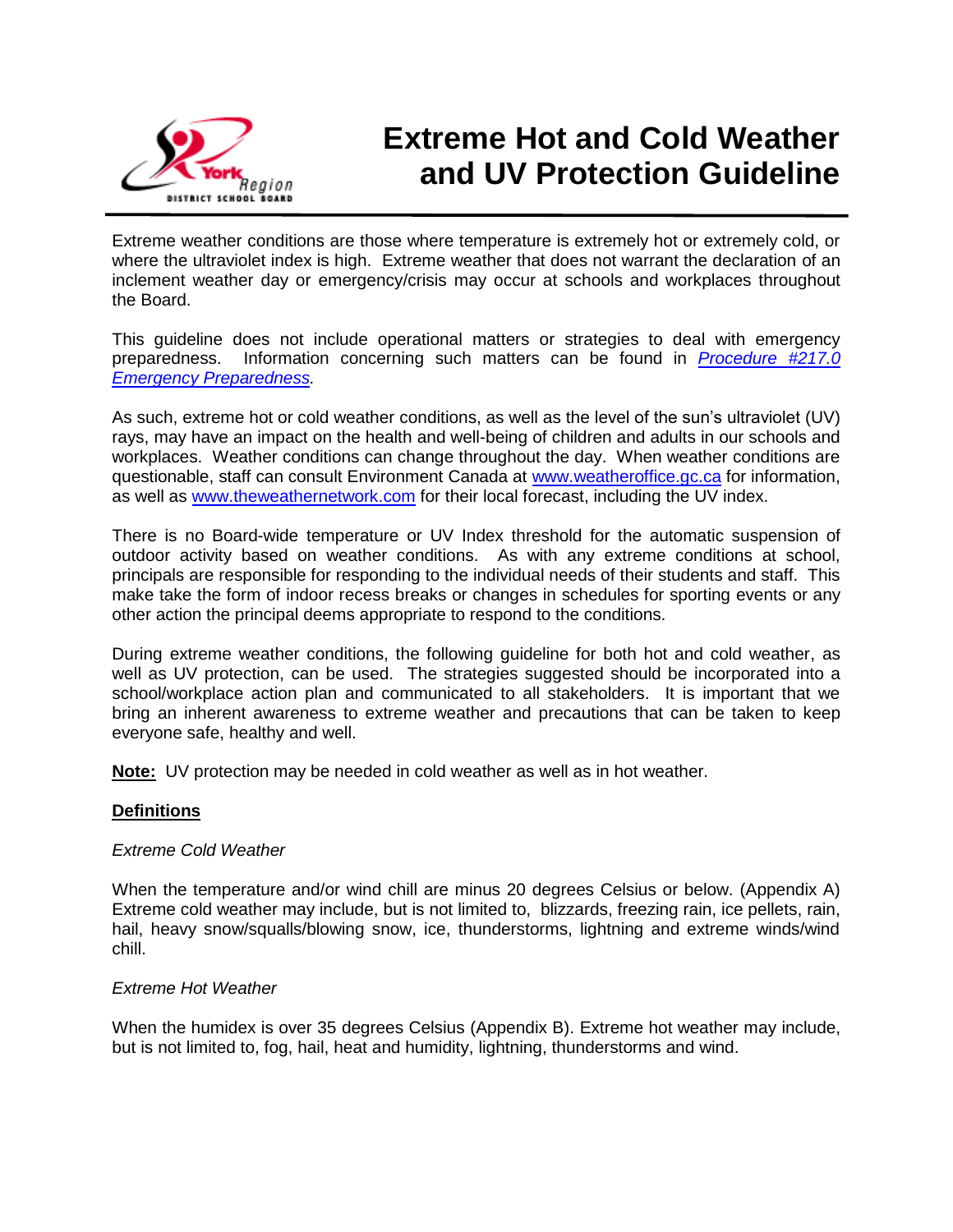# *Ultraviolet (UV) Rays*

Most of the UV radiation that reaches the earth's surface is made up of UVA and UVB rays. The amount of UV radiation one receives depends on the level of the sun's rays and the amount of time spent in the sun. Although the body can easily detect sunlight and heat, it cannot detect the level of UV radiation. Where the UV index is six (6) or higher, protection is needed. (Appendix C).

# **Extreme Cold Weather**

Cold temperatures and the presence of ice and snow make winter in Canada a naturally more hazardous season. When severe weather occurs, such as blizzards, freezing rain or extreme wind chill, conditions that are already challenging can become even more dangerous. As with all severe and hazardous weather, knowing what to expect and how to prepare staff and students is essential.

How much heat you lose depends not only on the cooling effects of the cold and the wind chill, but on other factors. Your body type helps to determine how quickly you lose heat; people with a tall, slim build become cold much faster than those who are shorter and heavier. Age and physical condition also play a part. Elderly people and children have less muscle mass and as a result, generate less body heat. Sunshine, even on a cold winter day, can also make a difference. Bright sunshine can make you feel as much as ten (10) degrees warmer. Over time, bodies can also adapt to the cold. People who live in a cold climate are often able to withstand cold better than those from warmer climates.

Outdoor temperatures and shelter conditions vary substantially from school to school. Winter temperatures in the minus teens and even minus twenties are not uncommon for many Ontario students to face as they travel to and from school. In fact they are quite normal for Northern Ontario students. Health authorities, such as York Region Public Health Services, advise that risks arising from cold weather come from prolonged exposure of unprotected skin.

| <b>Strategies</b>                                                                                                                                                                                                                                                                                                                                                                                                                                                         |  |  |  |
|---------------------------------------------------------------------------------------------------------------------------------------------------------------------------------------------------------------------------------------------------------------------------------------------------------------------------------------------------------------------------------------------------------------------------------------------------------------------------|--|--|--|
| Refer to Environment Canada's Wind Chill Program and Wind Chill Hazards.<br>$\bullet$                                                                                                                                                                                                                                                                                                                                                                                     |  |  |  |
| Ensure that all staff, students and parents/guardians are made aware whenever the<br>$\bullet$<br>action plan is activated.                                                                                                                                                                                                                                                                                                                                               |  |  |  |
| Students with health concerns, such as, but not limited to, heavy colds, coughs and flu,<br>$\bullet$<br>which are serious enough to prevent them from participating in physical education,<br>recesses or other outdoor activities, should remain at home until the condition improves.                                                                                                                                                                                  |  |  |  |
| Students are to come to school ready for winter and prepared to be outdoors after lunch.<br>$\bullet$                                                                                                                                                                                                                                                                                                                                                                     |  |  |  |
| When temperatures and/or wind chill reach minus 20 degrees Celsius, consider an<br>$\bullet$<br>indoor routine for recess/events.                                                                                                                                                                                                                                                                                                                                         |  |  |  |
| When temperatures and/or wind chill reach minus 18-19 degrees Celsius, consider a<br>$\bullet$<br>shortened outdoor routine for recess/events.                                                                                                                                                                                                                                                                                                                            |  |  |  |
| Children need to be dressed properly for our invigorating winter days. It is advisable for<br>$\bullet$<br>students to bring extra pants and socks. A change is often necessary due to the wet and<br>cold weather of the winter months. To avoid adding to the clothing collection in the Lost<br>and Found, parents/guardians should be advised to label all articles of clothing, including<br>but not limited to, boots, hats, mitts/gloves, scarves, and snow pants. |  |  |  |
| Encourage physical activity, such as walking or playing, to increase metabolism - which<br>$\bullet$<br>generates more body heat.                                                                                                                                                                                                                                                                                                                                         |  |  |  |
| Children should be monitored closely for signs of frostnip, frostbite or difficulty breathing.                                                                                                                                                                                                                                                                                                                                                                            |  |  |  |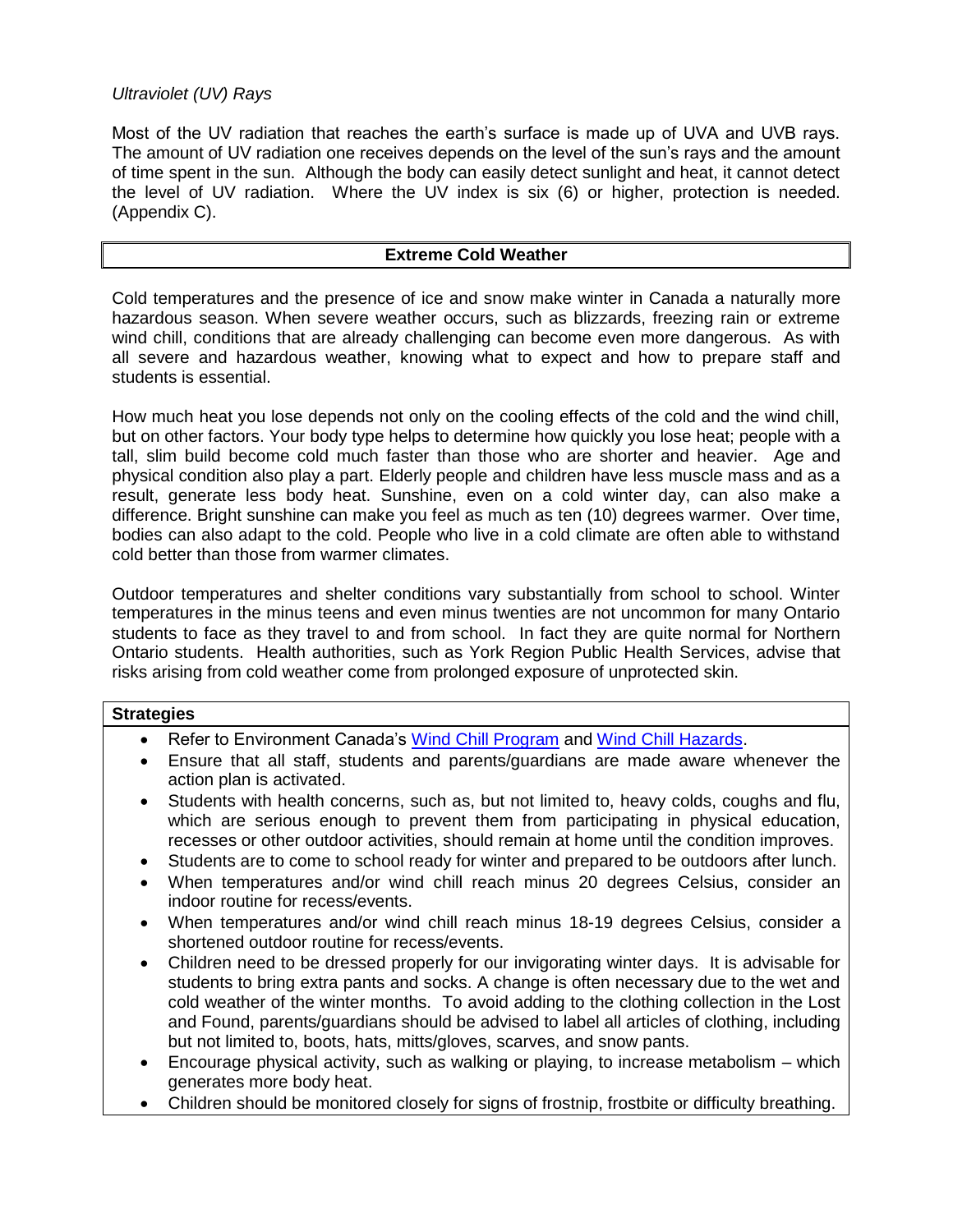# **COLD INJURIES**

Exposure to the cold can be hazardous or even life-threatening. The body's extremities, such as the ears, nose, fingers and toes, lose heat the fastest. Exposed skin may freeze, causing frostnip or frostbite. In extreme conditions or after prolonged exposure to the cold, the body core can also lose heat, resulting in hypothermia.

# **Hypothermia**

- Being cold over a prolonged period of time can cause a drop in body temperature (below the normal 37 degrees Celsius).
- Shivering, confusion and loss of muscular control, such as but not limited to difficulty walking, can occur.
- May occur from immersion in cold water.
- It can progress to a life-threatening condition where shivering stops or the person loses consciousness. Cardiac arrest may occur.

## *What to do:*

- Get medical attention immediately.
- Lay the person down and avoid rough handling, particularly if the person is unconscious.
- Get the person indoors.
- Gently remove wet clothing.
- Warm the person **gradually and slowly**, using available sources of heat.

# **Frostnip**

- A mild form of frostbite, where only the skin freezes.
- Skin appears yellowish or white, but feels soft to the touch.
- Painful tingling or burning sensation.

# *What to do:*

- Do **not** rub or massage the area.
- Warm the area gradually using use body heat (a warm hand) or warm water. Avoid direct heat which can burn the skin.
- Once the affected area is warm, do **not** re-expose it to the cold.

# **Frostbite**

- A more severe condition, where both the skin and the underlying tissue (fat, muscle, bone) are frozen.
- Skin appears white and waxy and is hard to the touch.
- No sensation or numbness to the area.

#### *What to do:*

- Get medical help.
- Frostbite can be serious, and can result in amputation.
- Do **not** rub or massage the area.
- Do **not** warm the area until you can ensure it will stay warm.
- Warm the area gradually; use body heat, or warm water  $(40^{\circ}C)$  to  $42^{\circ}C$ ). Avoid direct heat which can burn the skin.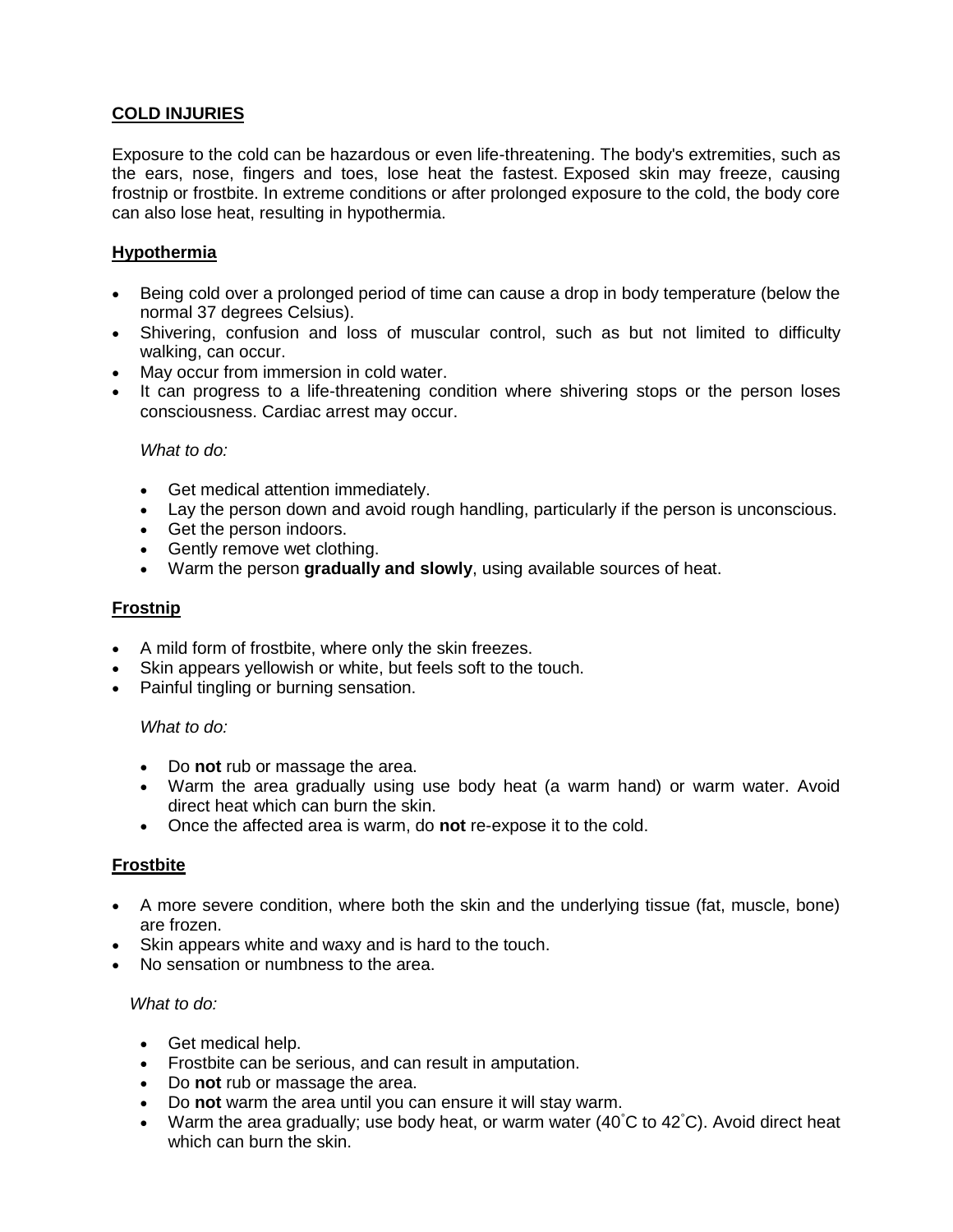## **Extreme Hot Weather**

Warm weather brings with it enjoyable activities, but hot weather can also cause stress to our bodies. The Ministry of Labour has developed guidelines to deal with heat stress; however, there is no upper limit for temperature in the work place. The guidelines are intended for use in workplaces where the main contributor to high heat is within the process of the work or where the work is physically demanding. Heat related stress can also be brought on by higher ambient temperatures and humidity levels.

Most people feel comfortable in temperature ranges from 18 to 22 degrees Celsius and when relative humidity is about 45 per cent. When ambient temperatures climb over 35 degrees Celsius and high humidity combine to make it feel higher, the body's ability to cool itself becomes increasingly difficult. Unlike process heat which allows one to become acclimatized, the short duration of hot days does not usually allow this to occur. Some individuals are more susceptible to heat related illness such as children less than 15 years old, seniors 65 years and older, laying sports or engaging in prolonged physical exertion, wearing excessive/heavy clothing and people on certain medications (especially those used to control epilepsy or psychotic disorders). It is very important that each school have an action plan to address student and staff needs during periods of extreme hot weather.

Precautions can be taken on very hot days to protect both students and staff from heat related illnesses. Heat stress is affected by four (4) environmental factors; air temperature, humidity, air movement and radiant heat. Individual factors such as age, existing medical and physical conditions also play a part in how an individual copes during times of extremely hot weather. Protection from the harmful effects of UV rays can greatly reduce the lifetime risk of health issues.

Hot weather plans should be activated when the following weather/environmental triggers occur:

- the humidex reaches or exceeds 35 degrees Celsius;
- the combination of a smog alert and higher temperatures;
- during heat waves; or
- three or more days of temperatures 32 degree Celsius or higher;

#### **Strategies**

- Refer to Environment Canada's information on humidity [and humidex](http://www.ec.gc.ca/meteo-weather/default.asp?lang=En&n=6C5D4990-1#Heat_and_Humidity) and their strategies for summer comfort.
- Ensure that all staff, students and parents/guardians are made aware whenever the action plan is activated.
- If possible. reschedule outdoor/indoor physical activities to cooler times of the day or on another day when the humidex is under 35 degrees Celsius.
- Encourage students and staff to make use of shady areas in the school yard such as under trees, beside the building and under umbrellas.
- Keep blinds/curtains closed in classrooms directly exposed to sunlight and turn off any unnecessary lights.
- For hot, humid weather relief in classrooms or portables, [Board-approved fans](https://bww.yrdsb.ca/services/healthsafety/Documents/Fans.pdf) may be used to provide air movement in the room. Some classes may have to be relocated to cooler areas such as gymnasiums or libraries to provide relief.
- Educate students and parents about the need to wear loose, light clothing that covers their arms and legs, which will help to reduce body heat through moisture evaporation.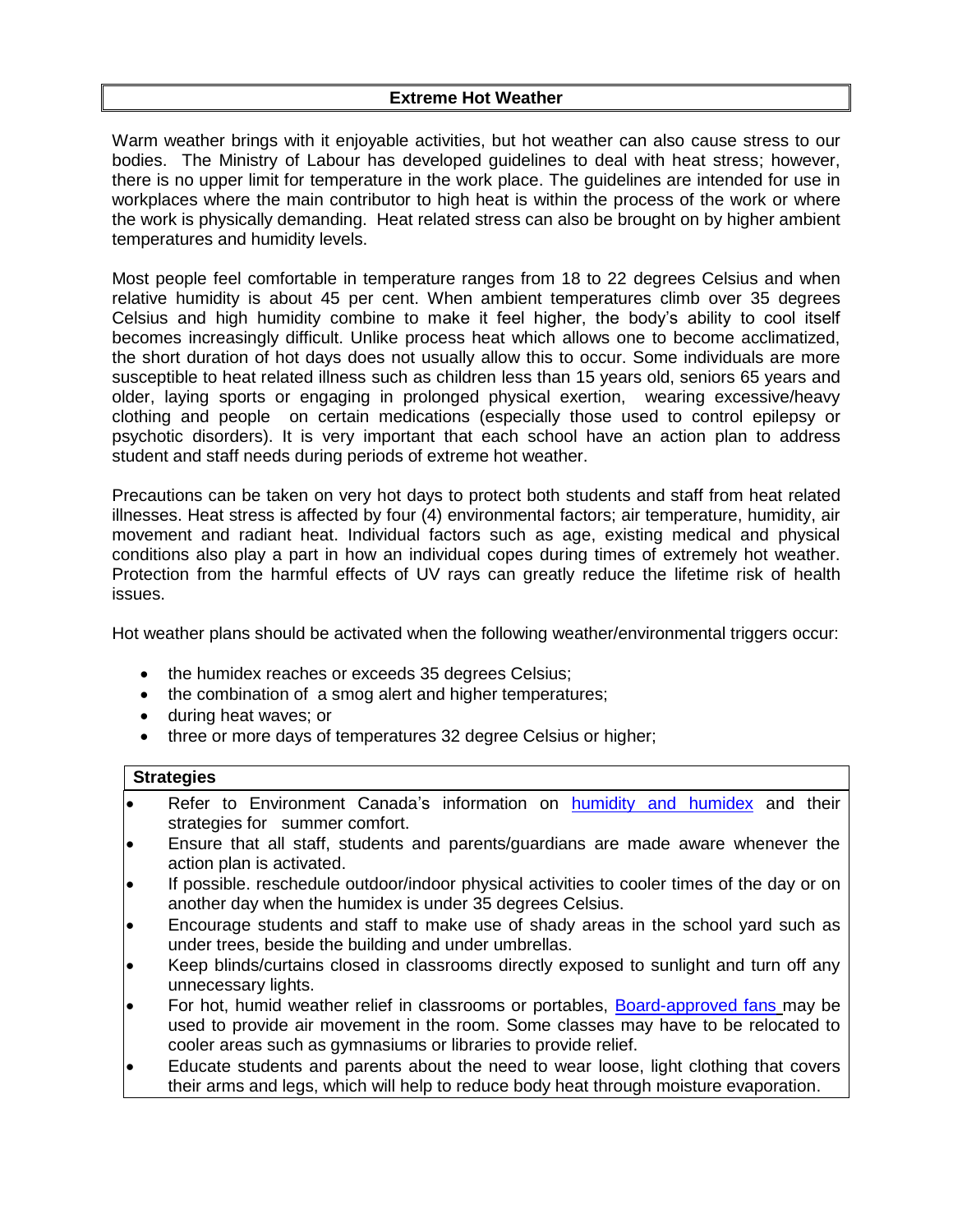Encourage the drinking of water for re-hydration after excessive fluid loss during physical activities or on hot, humid days. Avoid using carbonated drinks with caffeine which promote excessive fluid loss. Drink water before exercise and every 15-20 minutes during exercise. Drink water regularly throughout the day to maintain hydration.

## **HEAT RELATED ILLNESSES**

The majority of heat related illnesses such as fainting, heat cramps, and heat exhaustion are considered minor. Although not life threatening like heat stroke, they are important to recognize and prevent. Physical activity can be a contributor to heat related illnesses; however it is usually the result of physical activity combined with excessive heat retention and dehydration that causes health issues.

The following are some of the signs, symptoms, causes and first-aid treatments for heat related illnesses:

#### **Heat Related Fainting**

*Signs and symptoms* are dizziness, fatigue, irritability, lack of concentration and loss of the ability to make rational decisions.

**Caused** by the body's attempt to increase blood flow at skin surfaces in order to reduce body temperatures; resulting in lower blood flow to the brain.

*First-Aid* may include moving to a cooler area, loosening clothes and drinking cool water.

#### **Heat Related Cramps**

*Signs and symptoms* are painful arm, leg or stomach muscle spasms, thirst, heavy sweating; may occur after prolonged physical exertion.

*Caused* by loss of water and body salts.

*First-Aid* may include drinking water, loosening clothing, resting in a cool location and lightly stretching the affected muscles. Avoid drinking anything with caffeine, such as most cola drinks, tea or coffee

#### **Heat Exhaustion**

*Signs and symptoms* include those of early heat related fainting plus loss of coordination, collapse, heavy sweating, cool, moist, (clammy), pale skin, dry mouth with excessive thirst, fast pulse, and low to normal temperature.

*Causes* are reduced blood circulation and flow to the brain and dehydration.

*First-Aid* may include slowly giving the person cool water to drink (a half glass of water every 15 minutes is best), have them lie down in a cool area, loosen or remove clothing or hat, splash cool water on body and massage arms and legs. If the person does not show improvement in 10 to 15 minutes, call for emergency medical assistance.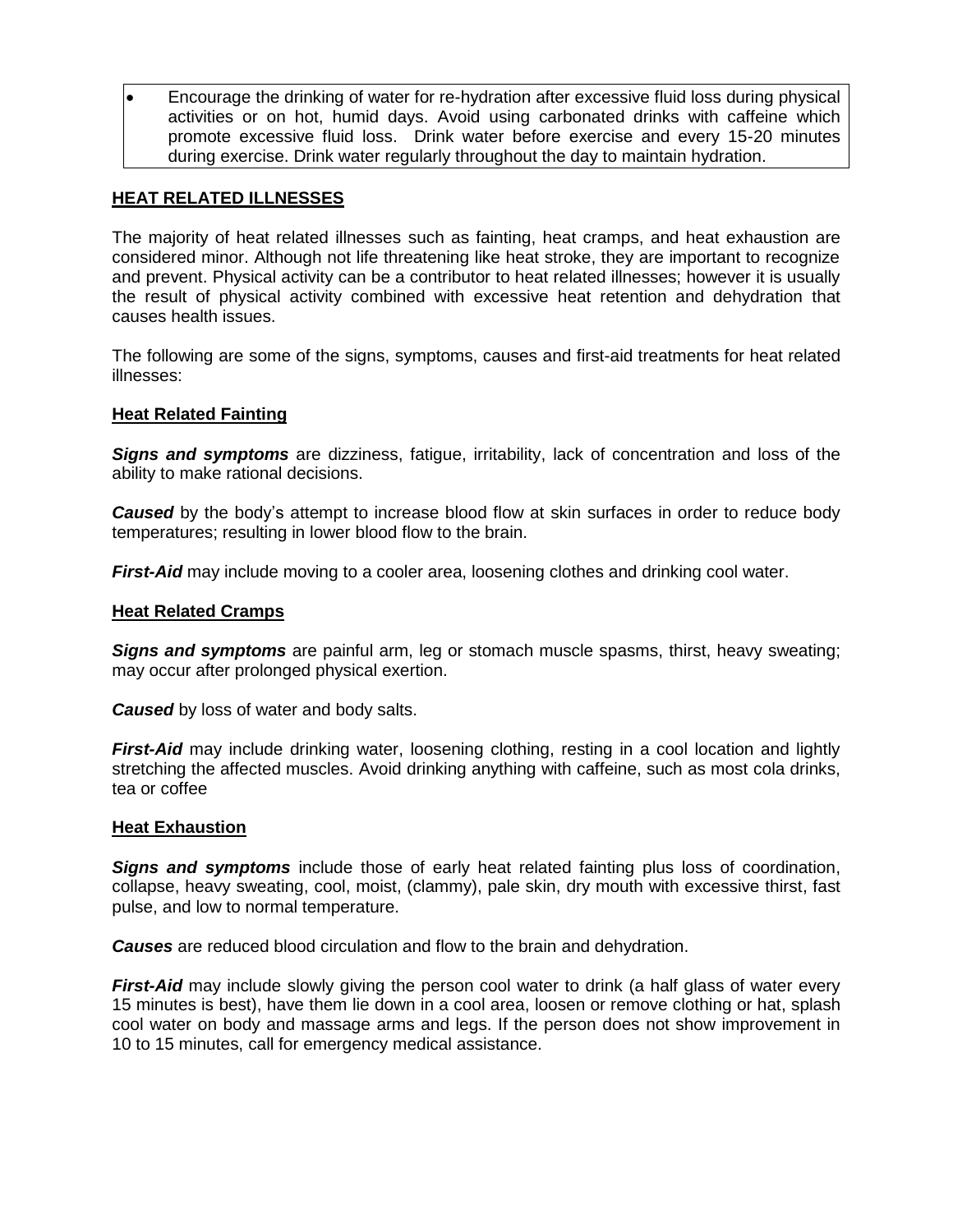## **Heat Stroke (Call 911 immediately)**

This is the most severe form of heat related illness and is life threatening. Core body temperature may reach and exceed 40 degrees Celsius. It can even occur in people who are not involved in physical activities or exercise during hot, humid weather.

*Signs and symptoms* are dizziness, confusion, headaches, irrational behaviour, loss of consciousness, reduced or no sweating, fast pulse rate, rapid breathing, convulsions, nausea and vomiting.

*Causes* are dehydration, sustained physical exertion, reduced blood flow to critical parts of the body such as, but not limited to the brain and heart; body has lost ability to cool itself, and overexposure to high temperatures even without exertion.

*First-Aid* may include moving to a cool or shaded area, removing shoes and outer clothing, wrapping in wet cloths, splashing or spraying water onto the skin, fanning rapidly, elevating the legs and clearing vomit to prevent choking. Give water to drink if person is conscious. If the person is not conscious or refuses water, do not force them to drink. Wait for emergency medical help to arrive.

**It is important to remember that hyperthermia occurs along a continuum starting with heat stress and progressing to heat exhaustion and stroke. If the first signs of heat stress are not dealt with, it can lead to further deterioration and ultimately heat stroke. Heat stroke is a medical emergency with a need to call 911. If there is a person available with first aid training they may respond to the more minor illness; however, anyone can follow the above steps and successfully assist a person suffering from heat related illness.**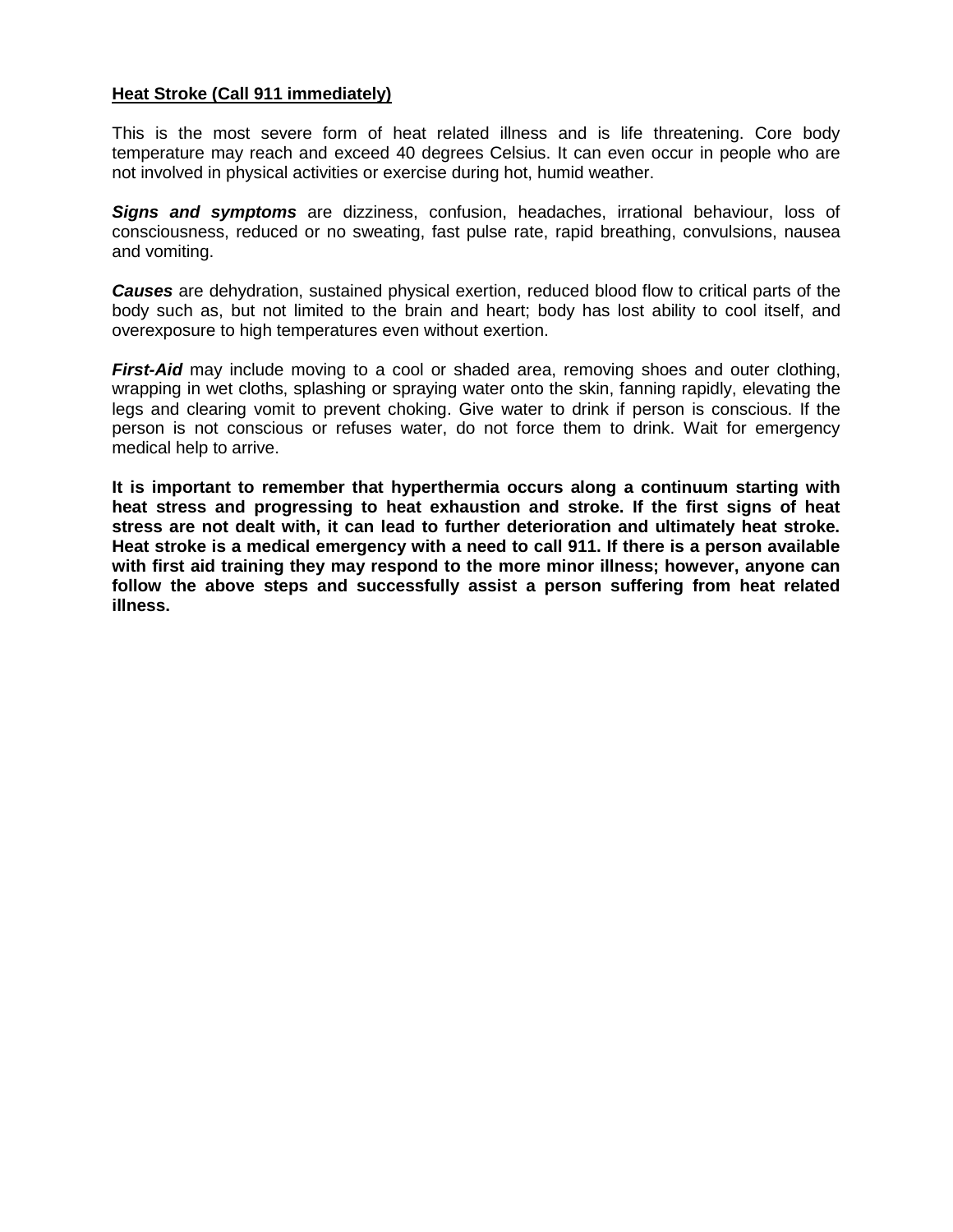#### **Ultraviolet Rays**

The UV Index is a measure of the intensity of the sun's ultraviolet radiation in the sunburn spectrum. As the UV Index increases, the sun's rays can do more harm to your skin, eyes and immune system. Paying attention to the UV Index will help students and staff to gauge what precautions are necessary from harmful UV rays.

The UV Index in was developed in 1992 as a health protection tool for Canadians to gauge the strength of the ultraviolet radiation they are exposed to. It conforms with the standards set by the World Health Organization (WHO) and is forecast for 48 locations across Canada. The UV Index ranges from 0 to 11+ (the higher the number, the higher the UV levels). The highest values are found on mountain tops at the equator. In Canada, the UV Index generally varies from 0 to 10. The UV Index forecast is the maximum value expected for a given day at solar noon. Generally, the further south in latitude, the higher the UV Index. However the UV Index is also dependent on altitude, reflection, clouds and of course, stratospheric ozone concentrations. Appendix C contains the recommended sun protection actions for each level of the UV Index.

## **Strategies – UV Protection:**

- Refer to Environment Canada's information on [UV index.](http://www.ec.gc.ca/uv/default.asp?lang=En&xml=D4001B75-B054-4824-994B-DB3E61741970)
- Communicate with students, staff and parents/guardians the need to take precautionary measures to avoid the sun's rays when the UV Index is high.
- When the UV Index is six or over, continue with a regular outdoor routine for recess/events with precautionary measures as cited in Appendix C.
- Raise awareness about wearing protective clothing (with UV protection if the index is at 6 or higher), hats (wide brimmed vs. baseball caps), sunglasses and broad spectrum sunscreen with a sun protection factor (SPF) of 30 or higher.

# **UV RELATED INJURIES**

Sunburns result from too much sun or sun-equivalent exposure. **Sunburn** is a form of radiation burn that affects living tissue that results from an overexposure to ultraviolet (UV) radiation from the sun.

#### **Sunburn**

*Signs and symptoms* include, but are not limited to, skin redness and pain, blistering, dehydration, chills, fever, nausea, vomiting and peeling of the skin.

*Causes* include, but are not limited to, unprotected exposure to ultraviolet radiation.

*First-Aid* may include covering the exposed skin, applying sunscreen and staying hydrated. For mild sunburn, applying a cool compress and lotion to the affected skin can reduce the pain associated with sunburn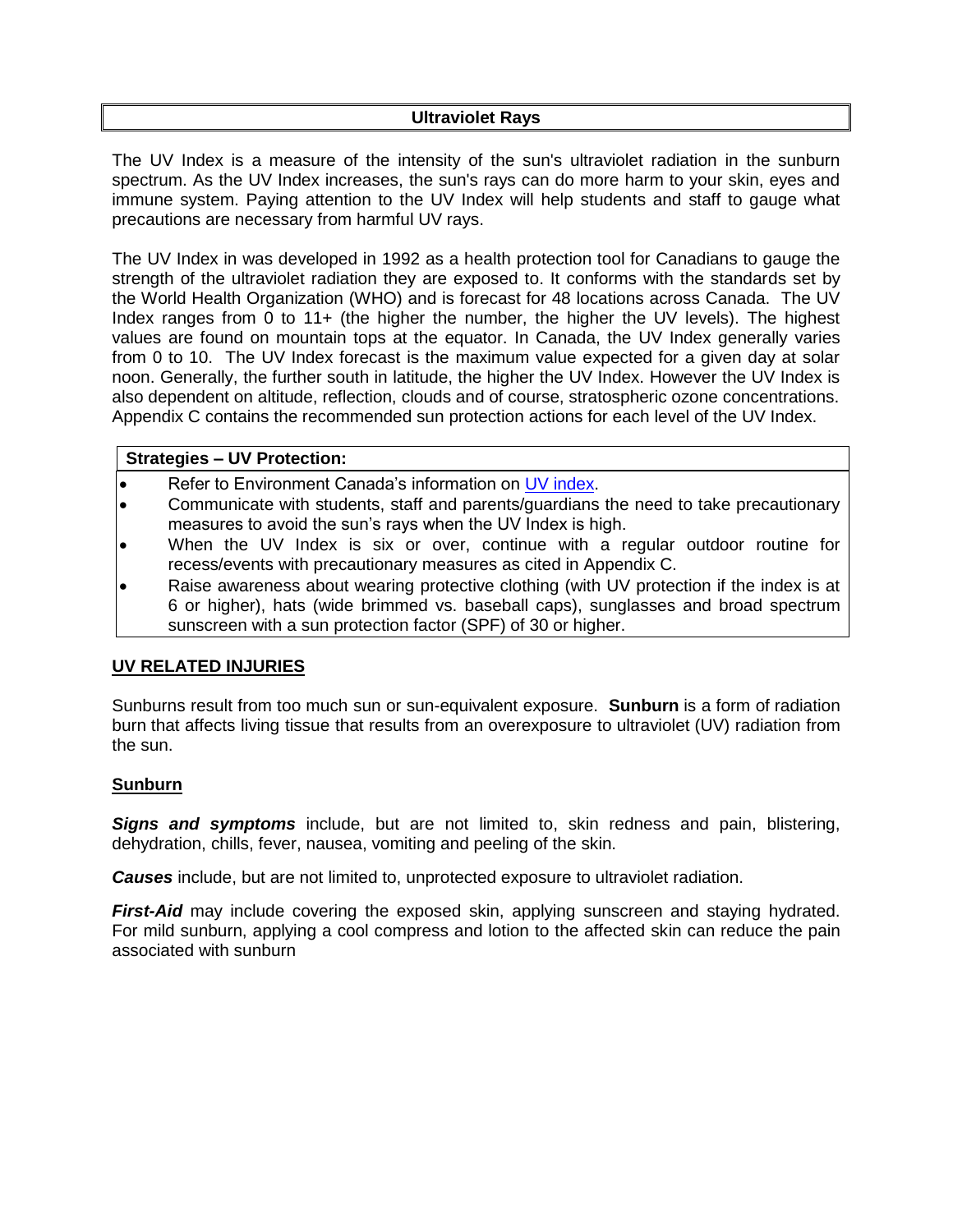## **Communication Strategies**

Effective communication is imperative to ensuring that students, parents and staff are aware of the guidelines to ensure the safety of all during outdoor play. The following are possible strategies to communicate the guidelines:

*To parents, guardians, caregivers and volunteers:*

- during school council meetings;
- via school newsletters and/or websites;
- via classroom newsletters and/or websites:
- during school assemblies and/or community events; and
- shared by school administration, classroom teachers and other staff as necessary.

# *To staff:*

- sharing during leadership, staff and/or division meetings;
- school SharePoint notices:
- via staff e-mail distribution list:
- in-school training for staff on supervision and communicating to students and parents; and
- add school-specific safety considerations to a teacher's daybook, etc. to inform occasional teachers.

# *To students:*

- incorporate personal safety and injury prevention as part of the Physical Education Curriculum and reinforce in other appropriate curriculum areas;
- during morning announcements and reminder announcements later in the day, if warranted;
- via school, division and/or grade assemblies;
- communicate in student-friendly language;
- engaging students by encouraging students to participate in developing sun safety strategies; and
- Healthy Schools Committees may consider sun safety messaging in their yearly comprehensive health action plan

# **Additional Information:**

Environment Canada – [www.ec.gc.ca/uv](http://www.ec.gc.ca/uv) Environment Canada Weather Office - <http://www.weatheroffice.gc.ca/> Canadian Cancer Society [http://www.cancer.ca/Ontario/Prevention/Parents%20for%20Health/Sun%20Safety.aspx?sc\\_lan](http://www.cancer.ca/Ontario/Prevention/Parents%20for%20Health/Sun%20Safety.aspx?sc_lang=EN)  $g=EN$ York Region Community and Health Services <http://www.york.ca/Services/Public+Health+and+Safety/Cancer+Prevention/Sun+Safety.htm>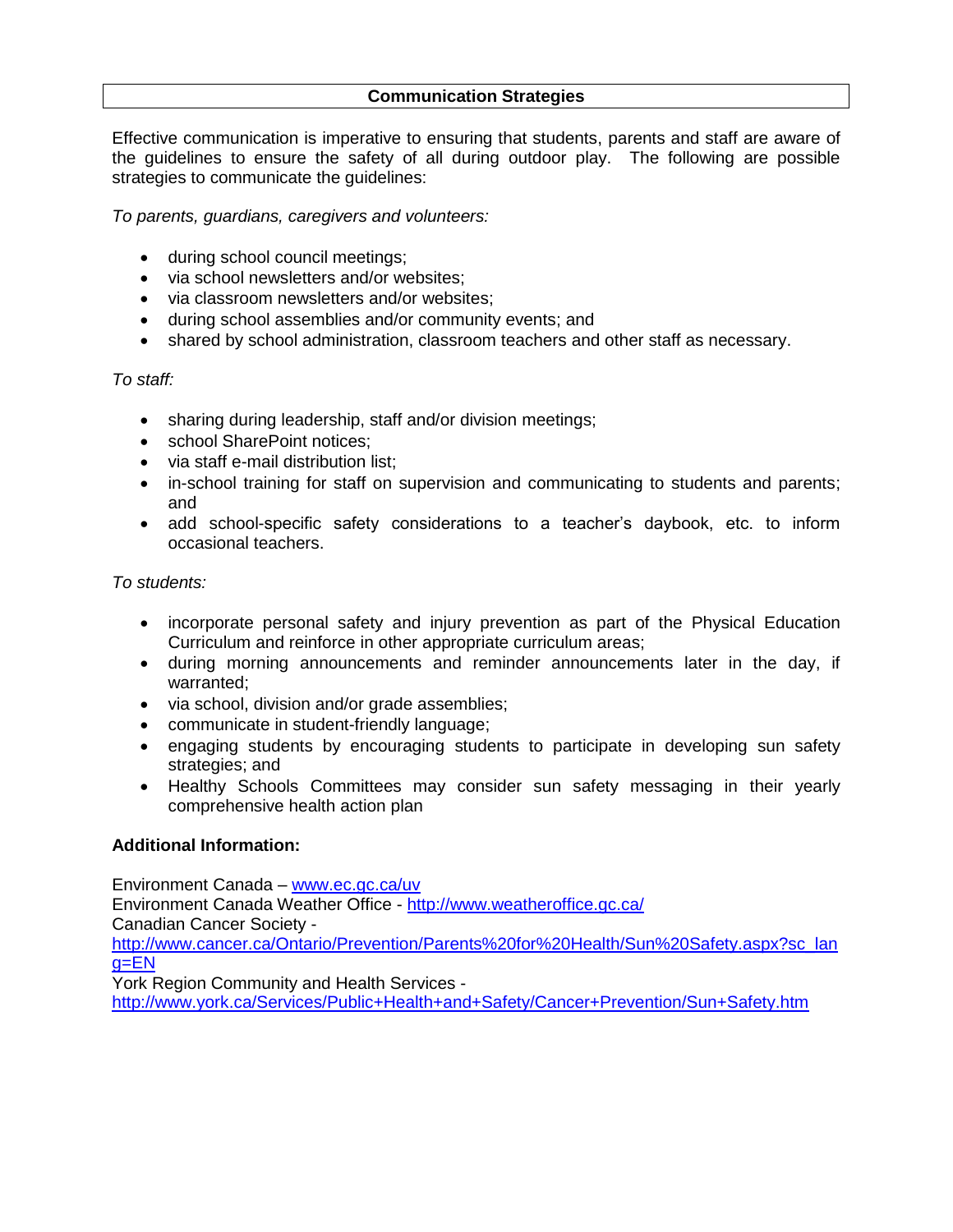# **Wind Chill**

When the wind makes cold temperatures feel even colder. Environment Canada's wind chill [index](http://www.ec.gc.ca/meteo-weather/default.asp?lang=En&n=5FBF816A-1#table1) will tell you the combined cooling effect of these factors on the human bodyDays with an extreme wind chill value can cause exposed skin to freeze very rapidly, leading to frostbite. Wind chill can also play a major role in hypothermia, because it speeds up the rate at which your body loses heat. Protect yourself by taking appropriate steps to [stay warm](http://www.ec.gc.ca/meteo-weather/default.asp?lang=En&n=931335F0-1#Stay%20Warm) when you are outdoors.

| <b>Wind Chill Hazards and What To Do</b>     |                                                                        |                                                                                                                                                                                                                                                       |                                                                                                                                                                                                                                                                                   |  |  |
|----------------------------------------------|------------------------------------------------------------------------|-------------------------------------------------------------------------------------------------------------------------------------------------------------------------------------------------------------------------------------------------------|-----------------------------------------------------------------------------------------------------------------------------------------------------------------------------------------------------------------------------------------------------------------------------------|--|--|
| <b>Wind</b><br>Chill<br>(degrees<br>Celsius) | <b>Risk of</b><br><b>Frostbite</b>                                     | <b>Other Health</b><br><b>Concerns</b>                                                                                                                                                                                                                | <b>What to Do</b>                                                                                                                                                                                                                                                                 |  |  |
| $0$ to $-9$                                  | Low                                                                    | Slight increase in discomfort<br>$\bullet$                                                                                                                                                                                                            | Dress warmly<br>$\bullet$<br>Stay dry<br>$\bullet$                                                                                                                                                                                                                                |  |  |
| $-10$ to<br>$-27$                            | Low                                                                    | Uncomfortable<br>$\bullet$<br>Risk of hypothermia if<br>$\bullet$<br>outside for long periods<br>without adequate protection.                                                                                                                         | Dress in layers of<br>$\bullet$<br>warm clothing, with<br>an outer layer that is<br>wind-resistant.<br>Wear a hat, mittens<br>or insulated gloves, a<br>scarf and insulated,<br>waterproof footwear.<br>Stay dry.<br>$\bullet$<br>Keep active<br>$\bullet$                        |  |  |
| $-28$ to<br>$-39$                            | Risk: exposed<br>skin can freeze<br>in 10 to 30<br>minutes             | Risk of frostnip or frostbite<br>$\bullet$<br>Check face and extremities<br>$\bullet$<br>for numbness or whiteness.<br>Risk of hypothermia if<br>$\bullet$<br>outside for long periods<br>without adequate clothing or<br>shelter from wind and cold. | Dress in layers of<br>$\bullet$<br>warm clothing, with<br>an outer layer that is<br>wind-resistant<br>Cover exposed skin<br>Wear a hat, mittens<br>or insulated gloves, a<br>scarf, neck tube or<br>face mask and<br>insulated, waterproof<br>footwear<br>Stay dry<br>Keep active |  |  |
| $-40$ to<br>47                               | <b>High risk:</b><br>exposed skin<br>can freeze in 5 to<br>10 minutes* | High Risk of frostbite<br>Check face and extremities<br>for numbness or whiteness.<br>Risk of hypothermia if<br>outside for long periods<br>without adequate clothing or<br>shelter from wind and cold.                                               | Dress in layers of<br>$\bullet$<br>warm clothing, with<br>an outer layer that is<br>wind-resistant.<br>Cover all exposed<br>skin.                                                                                                                                                 |  |  |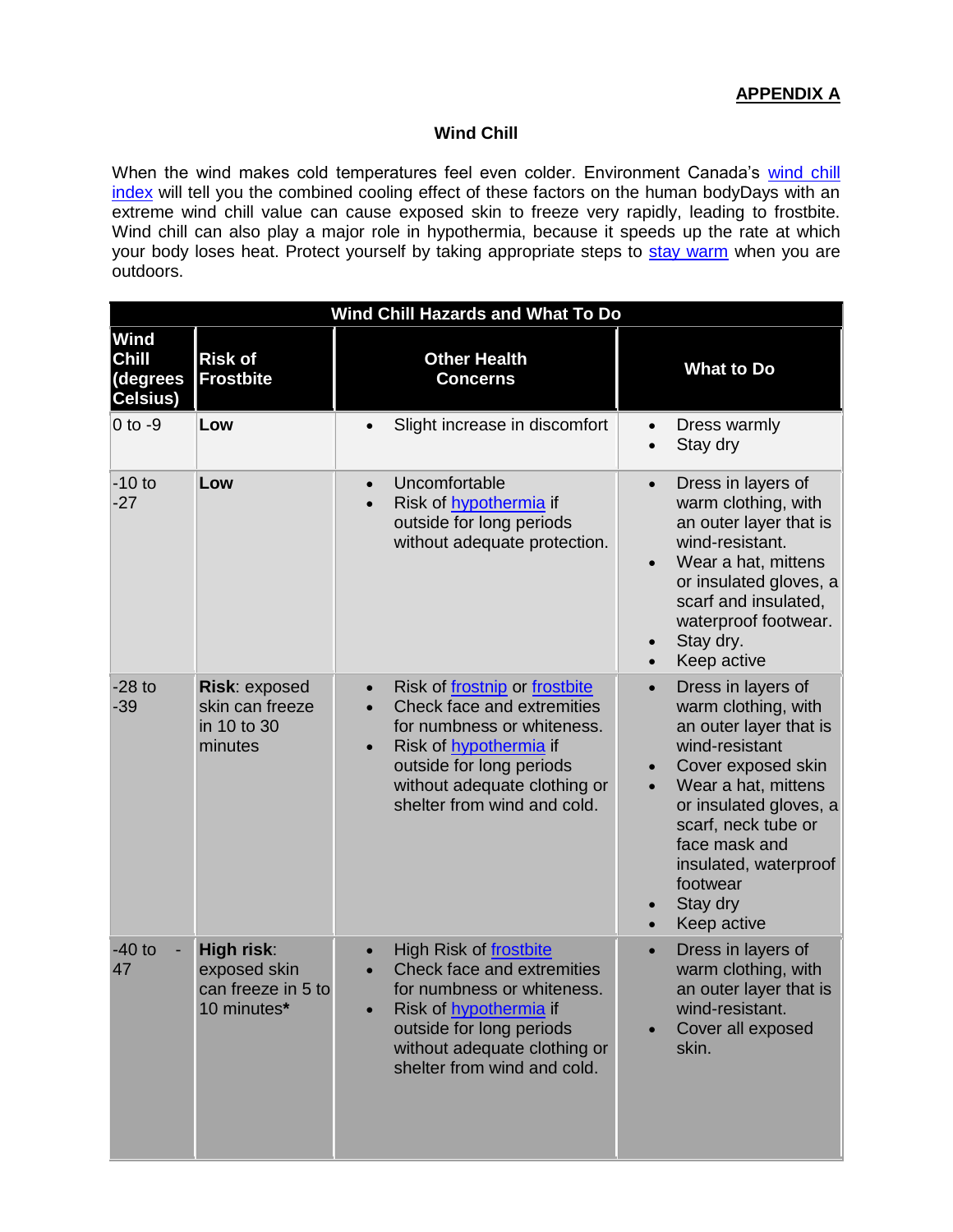| <b>Wind Chill Hazards and What To Do</b>     |                                                                                         |                                                                                                                                                                                                                                                                           |                                                                                                                                                                                                                                                                                                                                                                          |  |  |
|----------------------------------------------|-----------------------------------------------------------------------------------------|---------------------------------------------------------------------------------------------------------------------------------------------------------------------------------------------------------------------------------------------------------------------------|--------------------------------------------------------------------------------------------------------------------------------------------------------------------------------------------------------------------------------------------------------------------------------------------------------------------------------------------------------------------------|--|--|
| Wind<br><b>Chill</b><br>(degrees<br>Celsius) | <b>Risk of</b><br><b>Frostbite</b>                                                      | <b>Other Health</b><br><b>Concerns</b>                                                                                                                                                                                                                                    | <b>What to Do</b>                                                                                                                                                                                                                                                                                                                                                        |  |  |
|                                              |                                                                                         |                                                                                                                                                                                                                                                                           | Wear a hat, mittens<br>or insulated gloves, a<br>scarf, neck tube or<br>face mask and<br>insulated, waterproof<br>footwear.<br>Stay dry<br>Keep active.                                                                                                                                                                                                                  |  |  |
| $-48$ to<br>54                               | <b>Very High risk:</b><br>exposed skin<br>can freeze in 2 to<br>5 minutes*              | Very High Risk of frostbite<br>$\bullet$<br>Check face and extremities<br>$\bullet$<br>frequently for numbness or<br>whiteness.<br>Serious risk of hypothermia<br>$\bullet$<br>if outside for long periods<br>without adequate clothing or<br>shelter from wind and cold. | <b>Cover all exposed</b><br>$\bullet$<br>skin.<br>Dress very warmly in<br>layers of clothing,<br>with an outer layer<br>that is wind-resistant.<br>Wear a hat, mittens<br>or insulated gloves, a<br>scarf, neck tube or<br>face mask and<br>insulated, waterproof<br>footwear.<br>Be ready to cut<br>short or cancel<br>outdoor activities.<br>Stay dry.<br>Keep active. |  |  |
| $-55$ and<br>colder                          | <b>Extremely High</b><br>risk: exposed<br>skin can freeze<br>in less than 2<br>minutes* | <b>DANGER! Outdoor</b><br>$\bullet$<br>conditions are hazardous.                                                                                                                                                                                                          | <b>Stay indoors.</b><br>$\bullet$                                                                                                                                                                                                                                                                                                                                        |  |  |

*\*In sustained winds over 50 km/h, frostbite can occur faster than indicated.* **Source:** <http://www.ec.gc.ca/meteo-weather/default.asp?lang=En&n=46FBA88B-1#Wind Chill>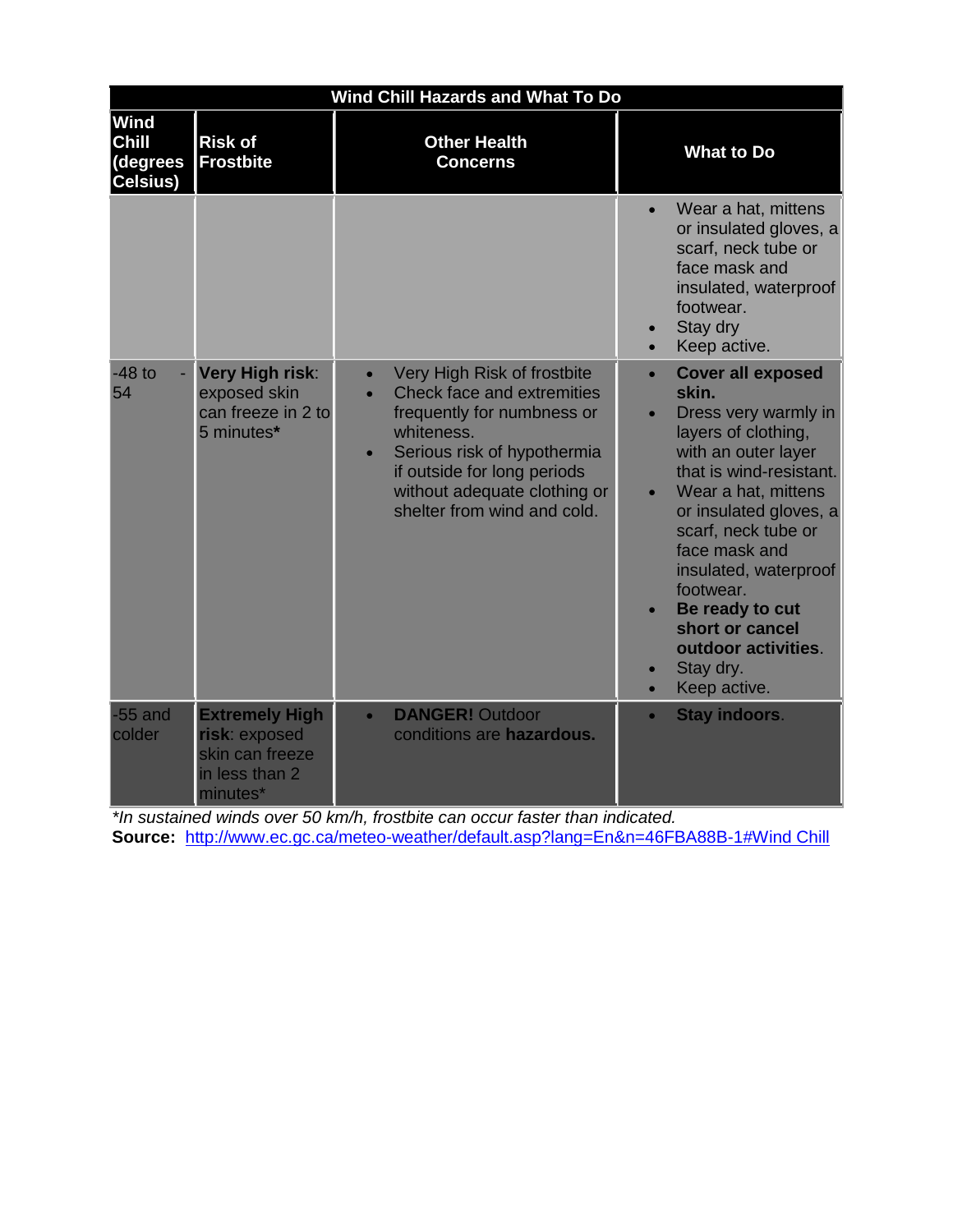# **APPENDIX B**

# **Humidex Table**

| <b>Humidex</b> | <b>Degree of Comfort</b>         |
|----------------|----------------------------------|
| $ 20 - 29 $    | No discomfort                    |
| $ 30 - 39 $    | Some discomfort                  |
| $40 - 45$      | Great discomfort; avoid exertion |
| 46 and over    | Dangerous; possible heat stroke  |

Source: <http://www.ec.gc.ca/meteo-weather/default.asp?lang=En&n=86C0425B-1>